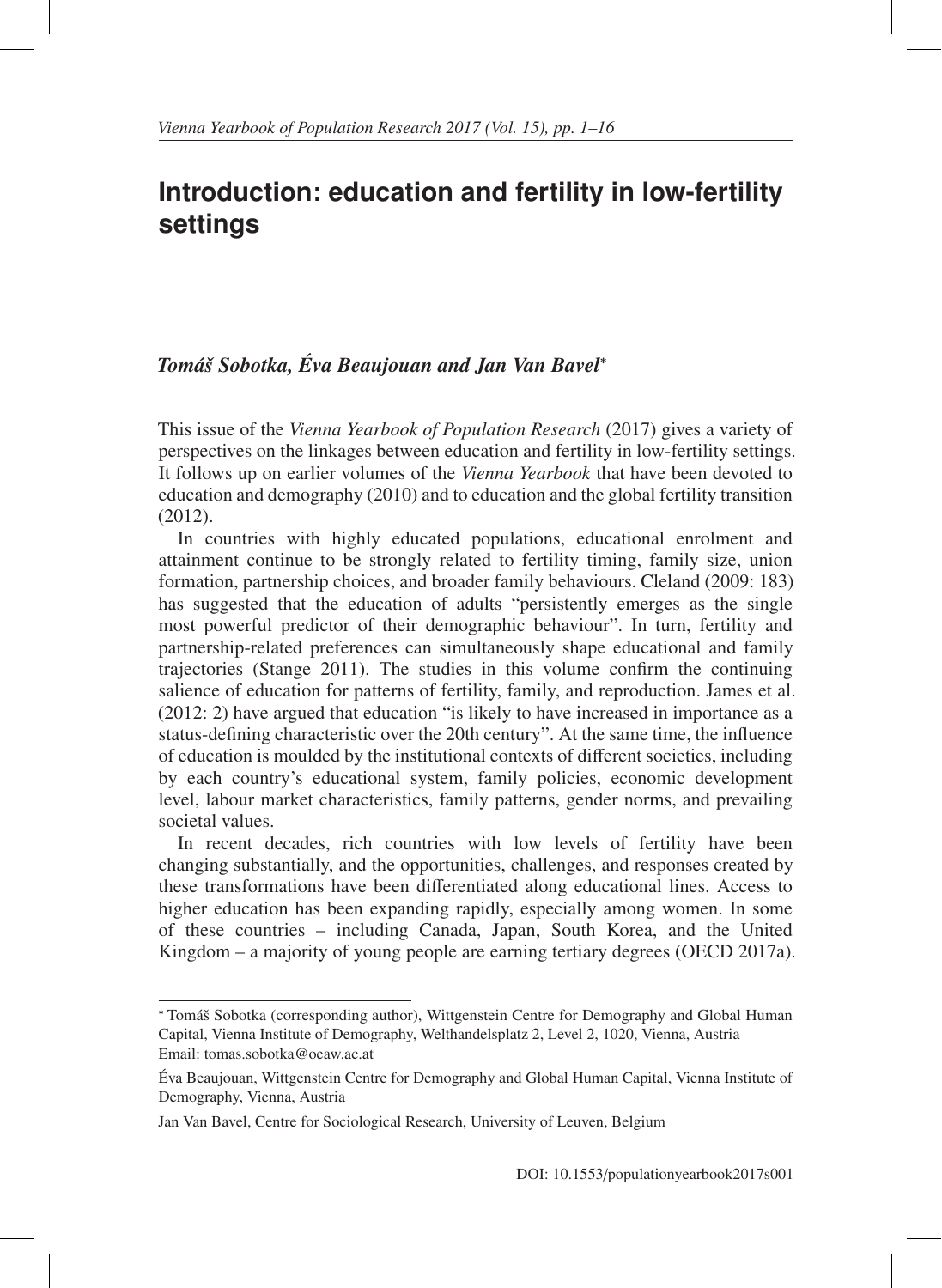As young adults often spend their early to mid-twenties enrolled in education and economically inactive, they are postponing their transitions to employment, residential independence, union formation, and parenthood. A number of studies have demonstrated that educational expansion has been the most prominent factor driving the shift towards later family formation (e.g. Neels et al.  $2017$ ; Ní Bhrolcháin and Beaujouan 2012; Mills et al. 2011).

Labour markets have changed rapidly as well. They have become more competitive, both nationally, with individual qualification and work flexibility requirements rising; and internationally, with countries and regions engaged in a global competition for jobs and investments. Combined with labour market deregulation, this competition has often resulted in rising levels of economic uncertainty and the deepening of divides in skills, incomes, and economic opportunities across population groups. As a result of these trends, young adults are more likely than their older counterparts to end up in unstable jobs with relatively low pay and low levels of protection (Mills and Blossfeld 2013). As income inequality has been rising in many countries since the 1980s, social status differences have also been widening (Piketty and Zucman 2014; review by Adsera in ` this volume). The trends towards more competitive labour markets, lower levels of protection and pay for younger workers, and higher levels of income inequality were accelerated during the economic recession in 2008–13. The economic downturn has negatively affected the long-term prospects for employment, wages, and career (OECD 2014), especially among the *Millennials* born in the 1980s and early 1990s. Thus, the social status inequalities have grown rapidly in recent years, leaving younger people – and especially those with low to medium levels of education – worse off than the previous generations (e.g. review by Adserà in this volume). These new educational and generational divides are reflected in divergent patterns of union formation and parenthood among women and men with different levels of education. A *pattern of disadvantage* characterised by early and unstable family transitions has been observed among less educated people (McLanahan and Percheski 2008; Perelli-Harris and Lyons Amos 2016). However, the effects of the economic shocks of the recent recession differed widely across countries, with some countries – especially in Southern Europe – experiencing very high levels of unemployment and long-lasting negative effects on the well-being and the economic position of the younger generations (OECD 2014, 2016).

In parallel, rising gender equality has improved the position of women in the labour market, but also in the private domain, as childcare and household responsibilities are increasingly being shared by men. Women in most rich societies have achieved high levels of labour force participation, and having two incomes has become the norm among couples. However, this general trend has been developing very unevenly across countries, and many forms of gender inequality persist even in the most gender-equal societies, including differences between men and women in rates of part-time work, working hours, and pay (OECD 2017b). Moreover, many working adults continue to struggle to reconcile their career and family aspirations. Gender equality has emerged as one of the key factors influencing the relationship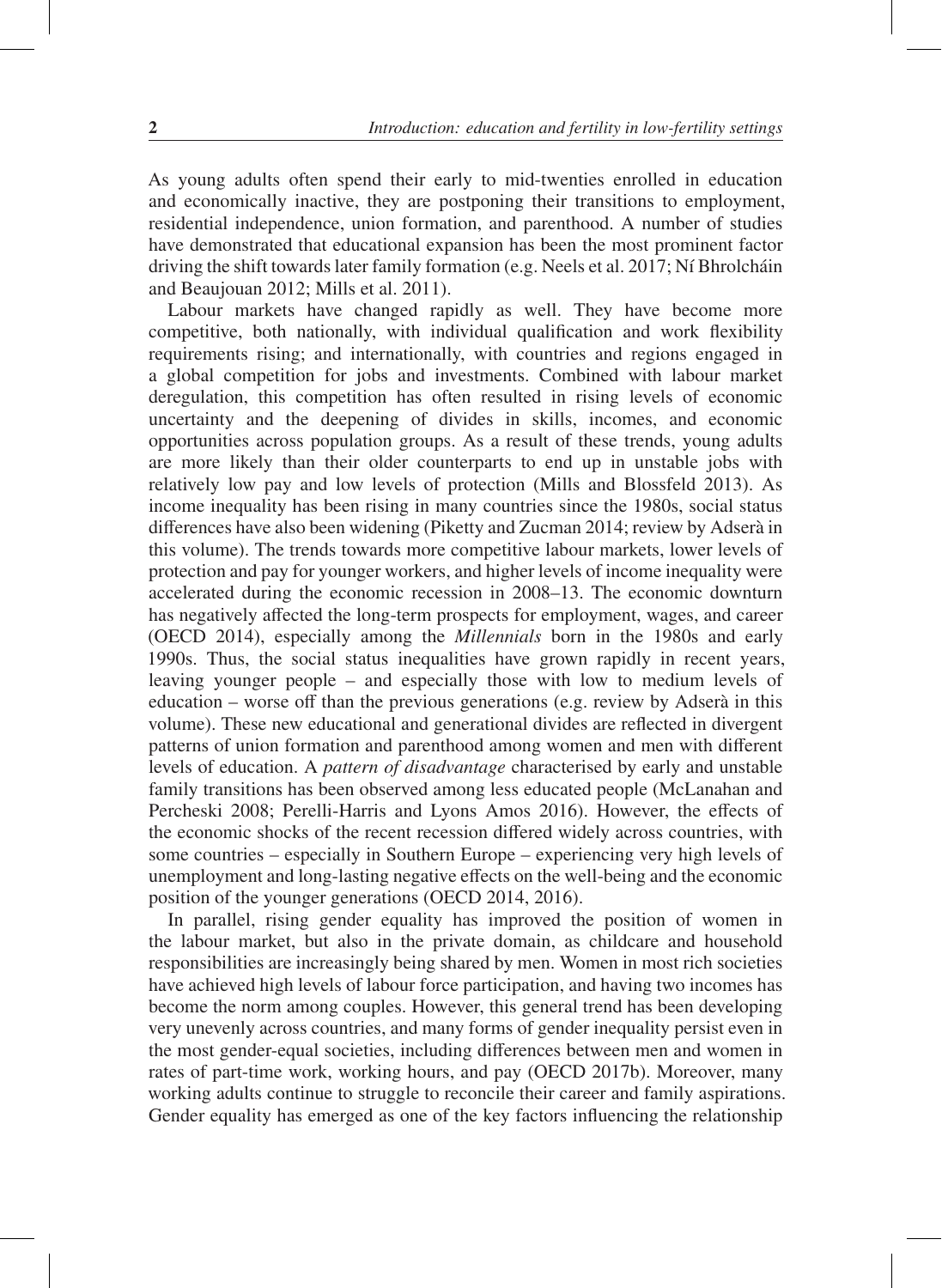between education and family behaviour. Esping-Andersen and Billari (2015) have argued that in gender-egalitarian societies, there has been a trend among highly educated women towards "more family", or towards higher fertility, more frequent marriage, and higher levels of union stability. In parallel, less educated women have experienced lower levels of union stability and, possibly, lower fertility. Similarly, Goldscheider et al. (2015) have highlighted the role of rising education in reducing gender inequalities and in spreading egalitarian gender attitudes over the course of the "gender revolution". This shift has in turn been contributing to the reversals in educational gradients in family behaviours, especially in rates of divorce and union dissolution. Today, many highly educated women earn more than their male partners. This trend has been accompanied by an increase in homogamy and hypogamy in union formation (i.e. the male partner has a lower or a similar educational level) (Klesment and Van Bavel 2017), which is likely shifting the pillars and the processes of reproductive decision-making (Van Bavel 2012).

Clearly, the influence of education on fertility is shaped by a wide array of forces and trends that differ between countries, welfare state regimes, and broad regions; but also between sub-populations. At the same time, this influence is not unidirectional: decisions about education, partnership, and childbearing are often interrelated, and family and partnership-related preferences also shape educational trajectories (Martín-García 2008; Nisén 2016). For instance, women who eventually become mothers have been shown to reduce their investment in education well before the occurrence of parenthood or pregnancy (Stange 2011).

The contributions in this volume document well the context-specific nature of the link between education and family behaviours, especially with respect to fertility levels, fertility timing, childlessness, non-marital childbearing, and fertility intentions. Before reviewing the individual articles, we highlight broader links between them, as summarised in Table 1. Besides their common focus on education several features stand out among the eight published research articles (not counting the debate contributions and the review by Adserà):

- Five studies (by Merz and Liefbroer, Lakomy, Trimarchi and Van Bavel, ´ Oppermann, and Testa and Stephany) apply a comparative perspective that gives their findings broader relevance than those of single-country studies. The first two studies (Merz and Liefbroer, Lakomý) compare the completed fertility levels of larger groups of countries.
- Six studies go beyond the usual focus on women's fertility by analysing the fertility or the fertility intentions of both women and men (Merz and Liefbroer, Lakomý, Testa and Stephany), or by adopting a couple perspective to study fertility and childbearing outside marriage (Trimarchi and Van Bavel, Peri-Rotem, Bagavos).
- Six studies (Merz and Liefbroer, Lakomy, Trimarchi and Van Bavel, Bagavos, ´ Oppermann, Dubuc) apply a cohort perspective that allows the authors to investigate the quantum and the timing of fertility without having to deal with the tempo effect, which can distort period indicators.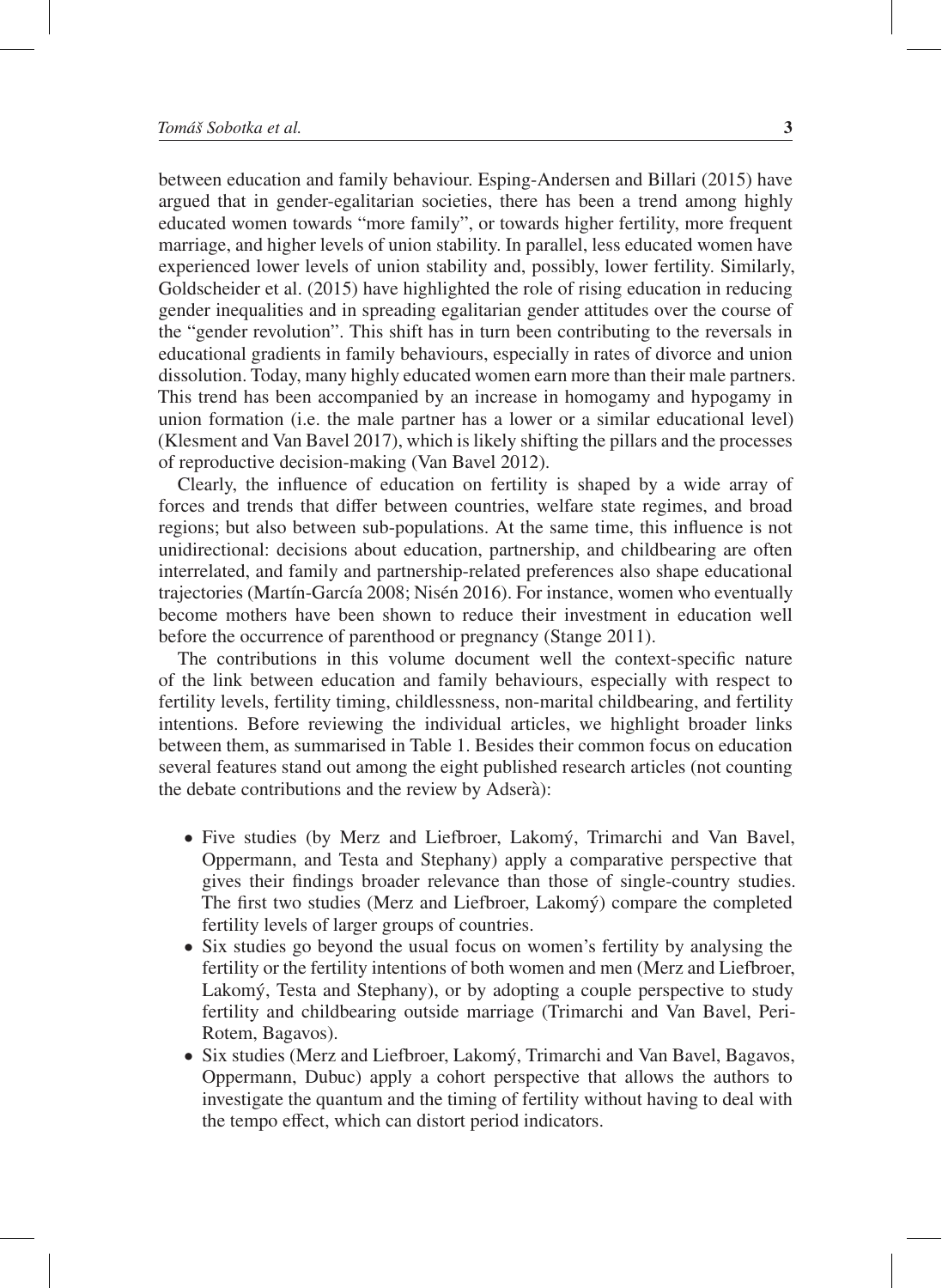- Four studies provide a more detailed look at family size distributions (Oppermann, Dubuc), at parity-specific patterns of family building (Bagavos), and at reproductive intentions (Testa and Stephany). Both Oppermann and Dubuc also explore childlessness, while the two studies dealing with nonmarital childbearing (Peri Rotem, Trimarchi and Van Bavel) focus on union status prior to and at the first birth.
- Five studies focus on fertility levels (Merz and Liefbroer, Lakomý, Bagavos, Oppermann, Dubuc). Two of these studies also look at the timing of childbearing (Bagavos, Dubuc).

In the following sections, we outline the contents of the contributions in this volume. We first provide highlights from the invited review and the research articles. Then we explore the key messages and arguments of the contributions in the "demographic debate" section. We conclude by discussing selected findings and proposing an agenda for future research.

### **Education-fertility links in context: the role of labour market, policies, welfare systems, attitudes, and family status**

The review article by Alícia Adserà provides a broad perspective on changing labour market conditions, rising inequality, and differences in fertility by educational level across rich, low-fertility countries. In particular, Adserà discusses the effects of structural changes in the labour market, including widening income disparities and "disappearing" middle-income jobs. This *job polarisation* is likely to place downward pressure on the fertility of medium educated women. Adsera also highlights the continuing salience of gender pay gaps and the selection of women into lower-paid jobs (especially in the public sector) that are more secure and more flexible, and thus enable women to combine employment with raising children, but that also hinder their career prospects. She notes that despite these barriers, highly educated women are arguably in a better position to realise their fertility plans now than they were in the past. The better career prospects and higher income levels of highly educated women, coupled with their rising levels of partnership homogamy, imply greater chances of having a stable partnership. Thus, "increases in fertility among women at the top of the educational distribution" are anticipated. In contrast, women and men with lower levels of education are more likely to have unstable partnerships and limited resources, which may be expected to depress their fertility rates. These trends will lead to either a flattening of the educational gradient in fertility or the emergence of a U-shaped pattern.

Two contributions, by Eva-Maria Merz and Aart C. Liefbroer and by Martin Lakomý, analyse completed fertility by level of education among men and women in broader groups of countries, controlling for selected individual characteristics. Merz and Liefbroer use data from the *European Social Survey* (ESS), and refine the widely used welfare state typology by Esping-Andersen to structure their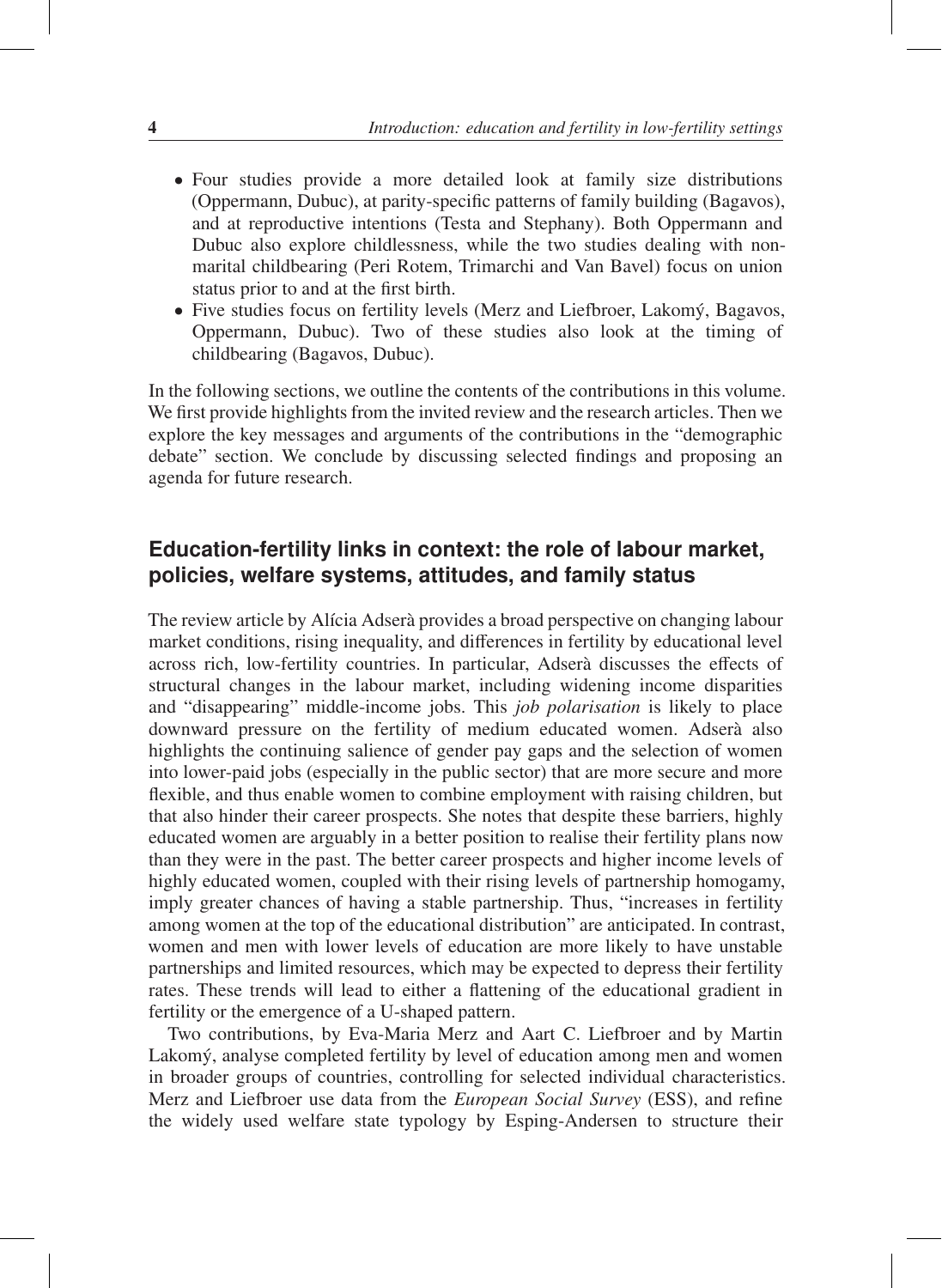| Study                                               | Comparison<br>of countries<br>or regions | Women         | Men             | Couples                     | analysis<br>Cohort           | analysis<br>Period    | Fertility<br>level |
|-----------------------------------------------------|------------------------------------------|---------------|-----------------|-----------------------------|------------------------------|-----------------------|--------------------|
| Merz & Liefbroer                                    |                                          |               |                 |                             |                              |                       |                    |
| $\rm Lakom\hat{y}$ Trimarchi & Van Bavel Peri-Rotem |                                          |               |                 |                             | $\sqrt{\text{union cohort}}$ |                       |                    |
| Bagavos<br>Oppermann                                |                                          |               |                 |                             |                              |                       |                    |
| Dubuc                                               |                                          |               |                 |                             |                              |                       |                    |
| Testa & Stephany                                    |                                          |               |                 |                             |                              |                       |                    |
|                                                     | $F$ ertility<br>timing                   | Childlessness | births<br>First | Parity-specific<br>analysis | Subgroups                    | Non-marital<br>births | Intentions         |
| Trimarchi & Van Bavel<br>Merz & Liefbroer<br>Lakomý |                                          |               |                 |                             |                              |                       |                    |
| Peri-Rotem                                          |                                          |               |                 |                             |                              | ₹                     |                    |
| Bagavos<br>Oppermann<br>Dubuc                       |                                          |               |                 |                             |                              |                       |                    |
| Testa & Stephany                                    |                                          |               |                 |                             |                              |                       |                    |
|                                                     |                                          |               |                 |                             |                              |                       |                    |

Table 1:<br>Key approaches and issues covered in the studies published in this volume Key approaches and issues covered in the studies published in this volume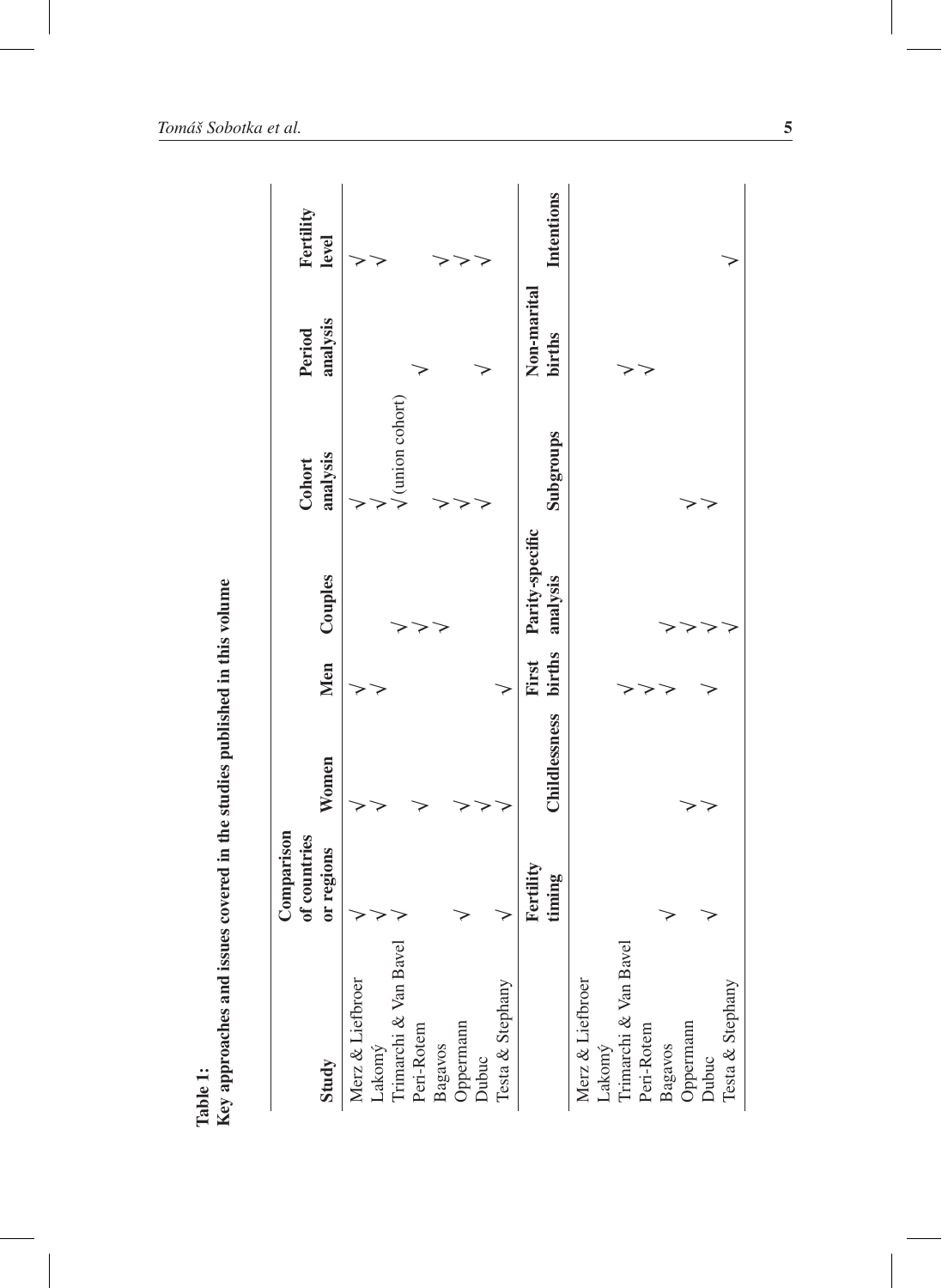findings. They report a negative educational gradient in fertility for both sexes, which is, however, weaker among men and among more recent cohorts born since 1945. Among women, the educational gradient has weakened more in Western European countries with a "conservative corporative" welfare regime. This trend may be the result of family policies that encourage the reconciliation of work and parenthood, especially in Belgium and France. In contrast, the strongest and most stable negative educational gradient in fertility among women is found in postcommunist countries in Central and Eastern Europe (except for the former Soviet Union). Such patterns are especially interesting given the official egalitarianism and limited income differences between social groups that characterised these countries during the state-socialist era (i.e. until the 1980s). Lakomý's study also finds that there is a negative education-fertility gradient among women across broader regions in Europe. Among men, the impact of education is much weaker and varies by region. The paper contrasts two broad perspectives on fertility: the rational choice framework and the second demographic transition perspective, which stresses the importance of values focused on higher-order needs, self-realisation, and selffulfilment. To gain insight into the possible role of values, the author uses data from the *European Values Survey* (EVS), which contains a battery of questions on values and attitudes towards marriage, reproduction, family, and family relations. The analysis shows that higher socio-economic status (education and occupation) as well as having more "liberal" and less family-centred values and attitudes are associated with lower fertility. These findings suggest that the negative educationfertility link operates in part via the less traditional values centred on leisure time and self-realisation that are more typical of the women and men with high levels of education.

The next two contributions, by Alessandra Trimarchi and Jan Van Bavel and by Nitzan Peri-Rotem, look at the role of the partner's education in determining an individual's union status at first birth. This research is motivated in part by the ongoing debate about the deepening social status divides in parenthood, and the likely long-term consequences of these differences for families and children. The study by Trimarchi and Van Bavel uses *Generation and Gender Surveys* (GGS) data for 12 European countries to look at the effects of both partners' education on the pathways to the first birth by analysing separately transitions from cohabitation to marriage, from marriage to first birth, and from cohabitation to first birth. The authors find that the partners' combined education (i.e. the "overall human capital of the couple") has a stronger effect on the likelihood of having a child within marriage than the relative education levels of the partners. Highly educated partners are more likely to get married once they start planning to have a child together, even if they were initially cohabiting. In addition, if at least one partner in a couple has tertiary education, the couple's chances of non-marital childbearing are lower. Peri-Rotem analyses changes in the partnership context at first birth, looking at the influence of education and employment status among women and couples in Great Britain. Using the *British Household Panel Survey* (BSPS), she focuses on the period between 1991 and 2012, when childbearing in cohabiting unions increased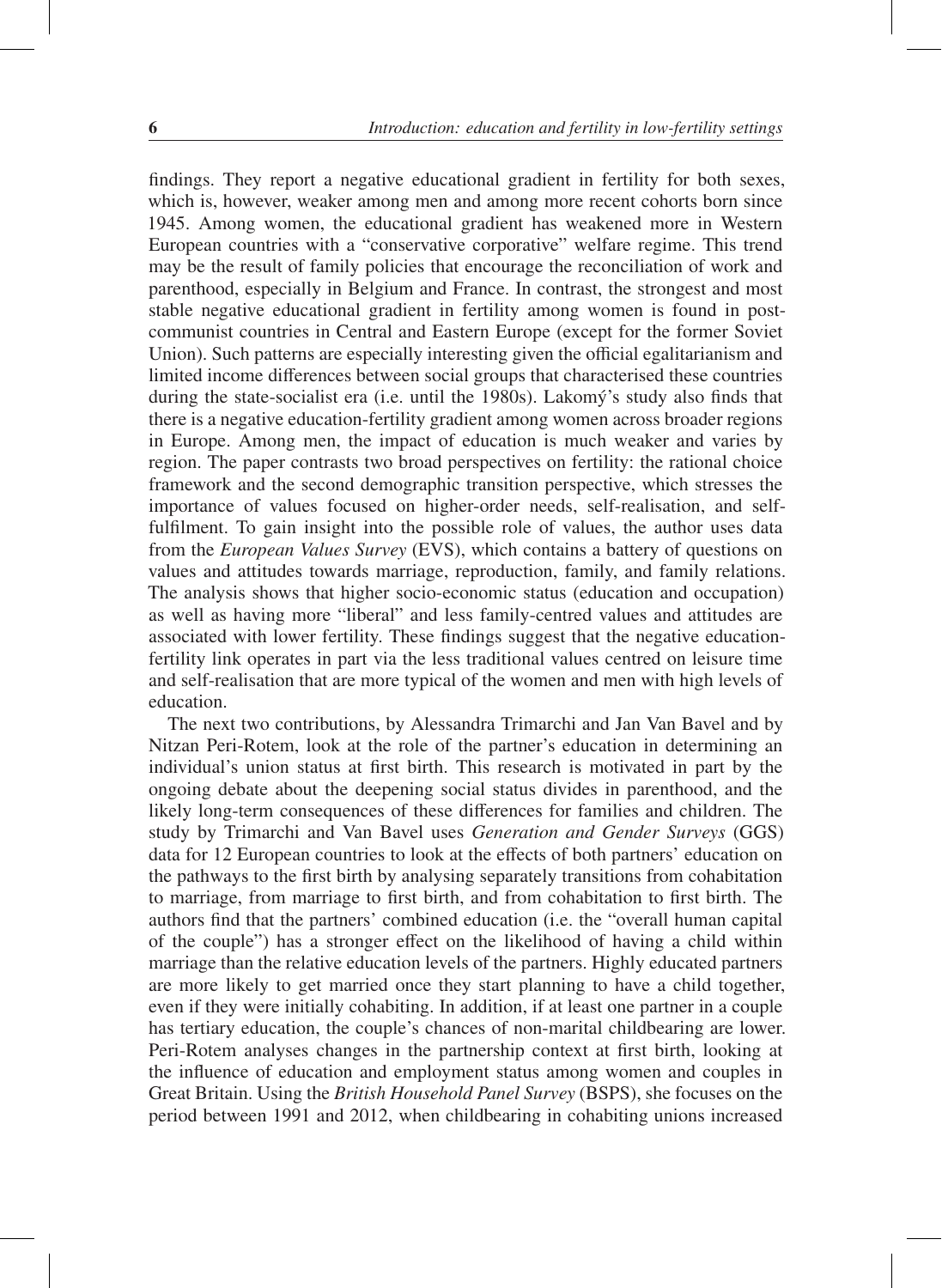across all social groups in Britain, and marriage rates fell among women and men with medium and low levels of education. In line with the findings of Trimarchi and Van Bavel, the results of this study confirm that the educational levels of both partners influence the likelihood of a couple experiencing a non-marital first birth, with the man's (but not the woman's) unemployment or inactivity being conducive to out-of-wedlock childbearing. The educational level of the male partner has the strongest influence on the marital status at first birth of medium educated women. These findings confirm that a couple's economic resources, earning capacity, and level of economic insecurity have large effects on their marital status at first birth.

The following two contributions, by Christos Bagavos and by Anja Oppermann, use census and microcensus data to explore the link between education and cohort fertility, while also explicitly considering childlessness. Bagavos applies a couple perspective to study the influence of women's and men's education on completed fertility, childlessness, parity progression ratios, and first birth timing in Greece. Using three rounds of population census data (1991, 2001, and 2011) to analyse the fertility behaviour of native-born couples born between 1945 and 1969, he finds that there are surprisingly small differences between different educational pairings in final levels of childlessness. At the same time, homogenous couples with low levels of education have considerably higher completed fertility than all the other pairings. This finding may be attributable to the higher second and third birth transition rates of these couples, or to their relatively young ages at the first birth. The negative effect of education on fertility appears to be more pronounced for women. Couples in which the woman is highly educated are found to have comparatively low fertility and a late first birth, especially if the woman is married to a man with less education. This pattern persists across cohorts, and disparities in first birth timing have widened considerably. These results suggest a lack of policy support and continuing low levels of compatibility between career and family plans. Oppermann's study uses German microcensus data from 2008 to look at the links between educational attainment, field of study, childlessness, and completed fertility. Her analysis focuses on women in western Germany born in 1955–59, but she also compares the childlessness levels across broader educational field groups in western Germany and eastern Germany, and – drawing from previous research – in Sweden, Austria, and Greece. This analysis reveals a relatively strong educational gradient in childlessness and completed fertility in western Germany, with educational level and field contributing equally to the variation in completed fertility. As in other countries analysed in the past, women in western Germany who were trained in teaching or childcare are found to have lower levels of childlessness and higher levels of completed fertility than women trained in other professions. Oppermann also highlights the role of self-selection, arguing that "the choice of educational field is an expression of preferences or even personality traits that are independent of institutional context".

Sylvie Dubuc uses pooled *Labour Force Survey* data for the United Kingdom in 2001–10 to reconstruct the timing of childbearing and fertility levels among immigrants and their children (second generation) originating from four Asian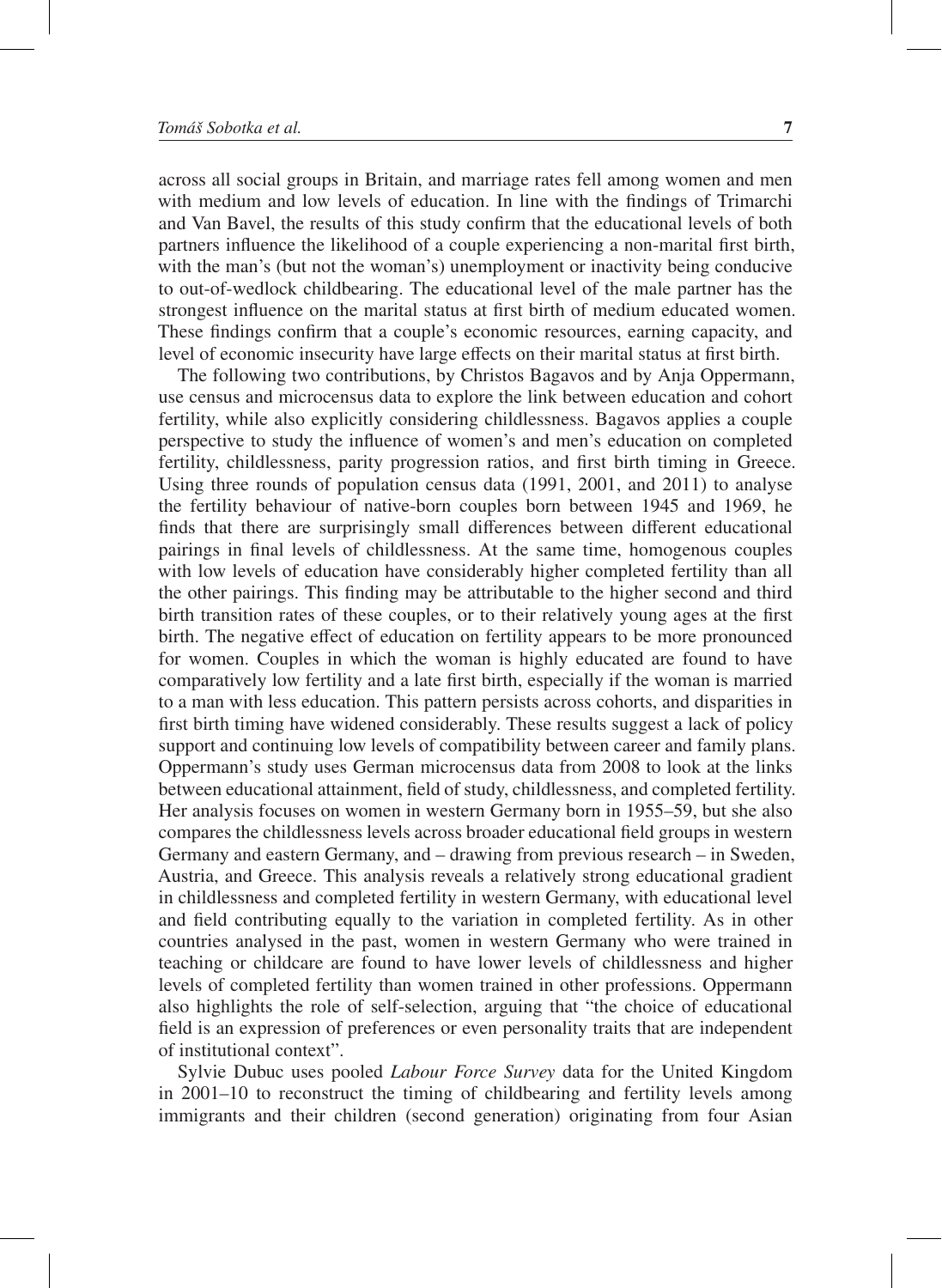countries: Bangladesh, Pakistan, China, and India. Dubuc's analysis reveals consistent patterns across these groups as well as among native women, including a tendency among highly educated women (especially women of Chinese origin) to delay childbearing and have relatively low fertility. A large share of the observed fertility differences between women of different ethnic origins is explained by the differences in educational attainment between these groups. Highly educated women of Indian and especially of Chinese origin are found to be far more likely than the UK average to have low and delayed fertility, or to be childless. In contrast, less educated women from Bangladesh and Pakistan – who make up substantial shares of the immigrant populations from these countries – are shown to have higher fertility than the UK average, with many having three or four children.

The final contribution, by Maria Rita Testa and Fabian Stephany, examines fertility intentions by level of education. The study is the first to use meta-analysis to provide a systematic quantitative assessment of the past research on the topic, assessing 29 published studies covering 13 countries. The results indicate that the gradient is not significant in most study lines, but that several studies show a positive educational gradient in intended family size for women and men. This trend appears to be driven by the positive gradient in second birth intentions among women with one child, which has been explained by the "time squeeze" effect; i.e. the tendency among highly educated women to start childbearing at later ages, and thus to attempt to realise their reproductive plans over a relatively short period of time (Kreyenfeld 2002). The regression model with country clusters reveals that the regional divides in reproductive intentions are somewhat counter-intuitive: a strong positive educational gradient in fertility intentions is reported for Southern Europe, where the educational gradient in fertility is strongly negative.

#### **Will highly educated women have more children in the future?**

This volume of the *Vienna Yearbook* features six invited debate contributions. The authors were asked to discuss the question of whether highly educated women will have more children in the future. Because the precise question and the time horizon were not explicitly stated, the authors were invited to reflect on the general question of whether the fertility of better educated women is likely to eventually surpass that of their less educated counterparts, thereby reversing the long-term negative association between education and fertility; or whether better educated women are likely to have higher fertility in the future than today. Similarly, the authors were free to consider the general question of whether a future reversal in the educationfertility association is more likely to be caused by a recovery in the fertility of highly educated women, or by a decline in the fertility of less educated women.

The relatively open debate format resulted in engaging contributions that discuss the nature of the education-fertility relationship from different angles. The authors provide a wide range of theoretical and empirical arguments about the past and the likely future of this relationship, and about the forces shaping it. They also shed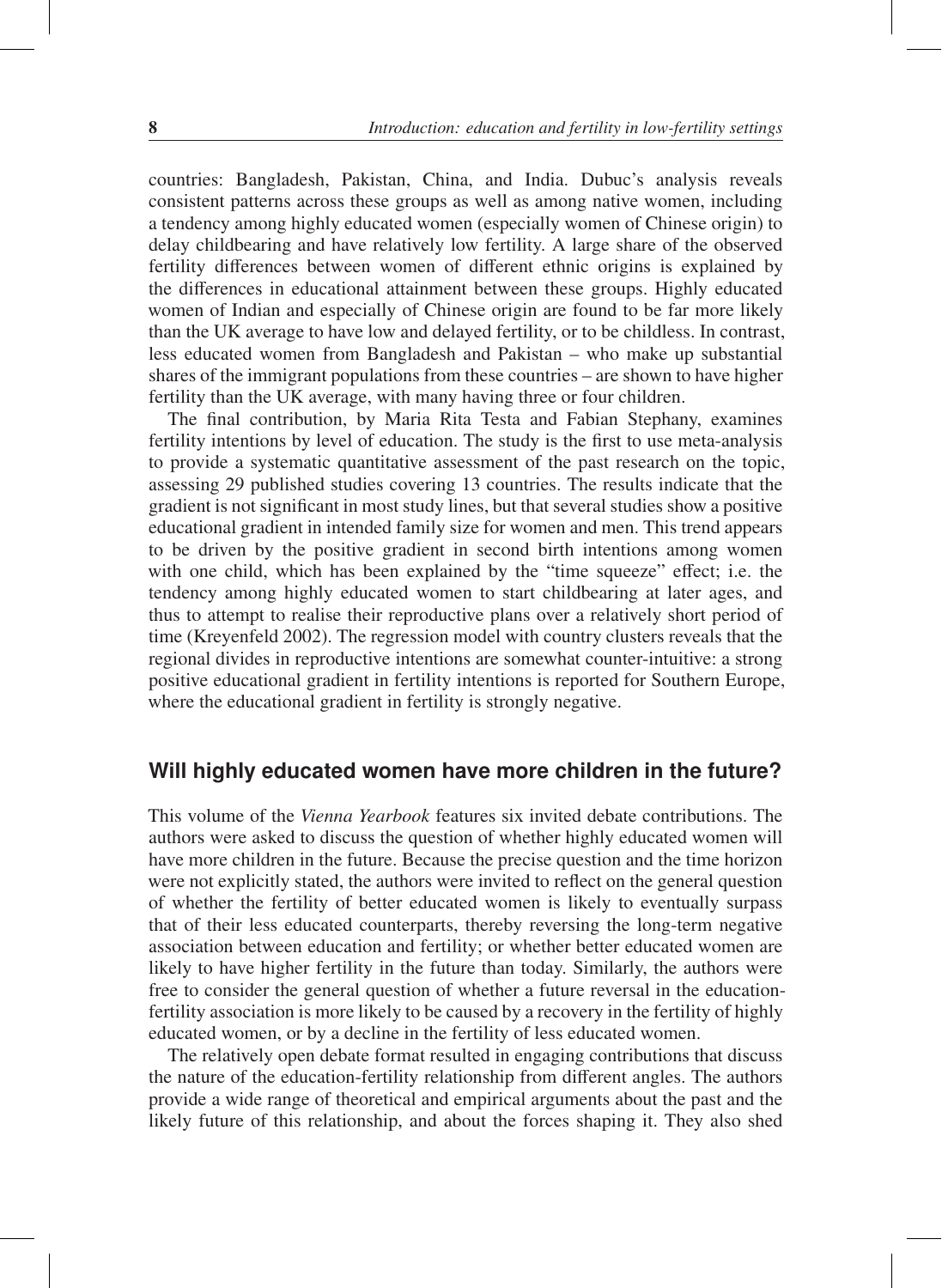critical light on the prevailing theoretical approaches, especially the rational "new home economics" approach pioneered by Gary Becker (e.g. Becker 1981).

Alícia Adserà argues that due to their rising share in the population, the childbearing behaviour of highly educated women will be crucial for the future development of fertility. In particular, she looks at the extent to which labour marketrelated factors, institutions, and policies facilitate or hinder the realisation of fertility intentions among the better educated, and notes the continuation of the gender wage gap and the "sorting" of women into lower paid and more protected job positions. Wolfgang Lutz highlights the empowering capacity of education, which allows highly educated women and men to plan and "organise their lives according to their intentions"; and, as a result, to "reach their personal target for family size, regardless of what the target is". Understanding the fertility targets of highly educated women is therefore "key for understanding future trends in fertility". He also emphasises that the conflict between pursuing a professional career and having a family is most acute among highly educated women. Similarly, Maria Rita Testa argues that in order to design effective policy interventions, it is important to understand the fertility intentions of women and men with different levels of education. Noting that the two-child family norm is shared by all educational groups across the low-fertility countries, Testa points out that the main challenge faced by highly educated women in meeting the two-child family target is their tendency to delay family formation. She observes that women may find it difficult to have children later in life not only because infertility increases with age, but because they may have competing activities and goals.

Jan Van Bavel puts a spotlight on the role of the male partner in fertility, and stresses the importance of understanding men's preferences, attitudes, and skills regarding family formation. He also looks at the extent to which union formation and assortative mating drives some of the observed education-fertility interactions, noting that highly educated women are increasingly likely to be the main "breadwinner" in the family, and are more likely to partner with a man who is willing to take on more childcare and family responsibilities. With the reversal of the gender gap in education, the Beckerian framework of specialised gender roles is seen as increasingly outdated, and thus less useful in analyses of fertility decisions. Diego Ramiro-Fariñas, Francisco J. Viciana-Fernández and Víctor Montañés Cobo comment on the implications of changes in the educationfertility relationship in the context of the rapidly changing labour market conditions in the region of Andalusia in Spain, especially during the recent economic crisis. Remarkably, they point out, the fertility rates among highly educated women were the least affected during the economic downturn. They observe that over this period, employment status was of key importance: women with a permanent job continued to have relatively high first and second birth rates regardless of their educational level, whereas fertility plummeted among non-working women with tertiary as well as lower levels education. Finally, Gøsta Esping-Andersen focuses on the role of the "gender revolution" and of more gender-symmetric practices in allowing better educated women to achieve a larger family size. He argues that a "return to fertility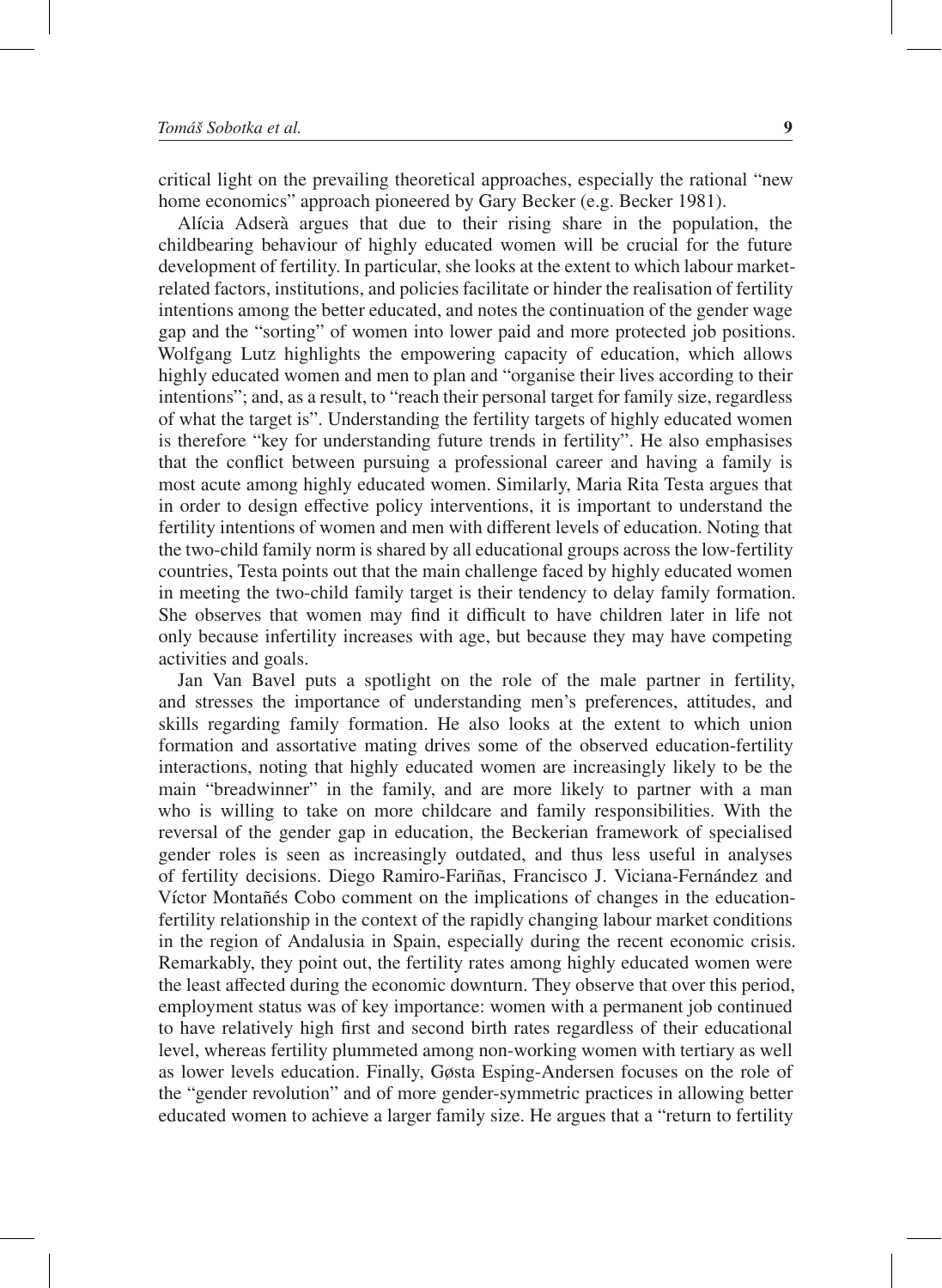levels that are more aligned with people's preferences will require the consolidation of a new, 'gender-egalitarian' family equilibrium". According to Esping-Andersen, this trend can be encouraged by institutional adaptations, including improvements in reconciliation policies.

Do these contributions offer an explicit answer to the question posed in the debate? Most authors suggest that the answer is "it depends". Notably, the future fertility of better educated women will depend on their fertility goals and broader institutional conditions. Most of the authors envision a broad convergence in fertility among women with different levels of education – in line with their fertility preferences – rather than clear reversals in the education-fertility gradients (e.g. Adserà, Lutz). What then are the conditions that will determine the future educationfertility link? Lutz suggests that the fertility goals of highly educated women will be of key importance. In contrast, Van Bavel emphasises the role of men's preferences and plans. Adserà stresses the role of labour market policies in reducing the barriers to fertility among the better educated. Similarly, Ramiro-Fariñas et al. highlight the role of labour market opportunities, especially in reducing unemployment and temporary employment. Testa emphasises the reconciliation of work and family life and the promotion of gender equality in the family and in the labour market. Esping-Andersen focuses on the role of gender egalitarianism, while stating most clearly the expectation that highly educated women are likely to have more children in the future. In contrast, Ramiro-Fariñas et al. suggest that unstable labour market conditions will not "give much potential for an increase in fertility in any of the education groups".

#### **Discussion: the continuing diversity of educational gradients in fertility across countries**

The debate contributions and research articles in this volume provide a broad range of perspectives on the changing nature of the education-fertility relationship in different contexts and populations, and its future development. For the analysed periods and cohorts of women and men (typically, cohorts born up to the late 1960s), these studies show a continuation of the negative educational gradient in fertility among women, and a weaker and less significant gradient among men. Among couples and among women in particular, having a higher level of education is still associated with lower fertility. The size of the educational gradient differs by welfare regime, and appears to have weakened in the more recent cohorts in a range of countries. It is, however, unclear whether the recently observed flattening of the educational gradient in fertility in the Nordic countries and Belgium (e.g. Kravdal and Rindfuss 2008; Neels 2012; Jalovaara et al. 2017), as well as in the United States (e.g. review contribution by Adsera in this volume), signals a wider ` trend across the developed countries. Additional empirical evidence drawn from the *Cohort Fertility and Education* (CFE) database suggests that there is considerable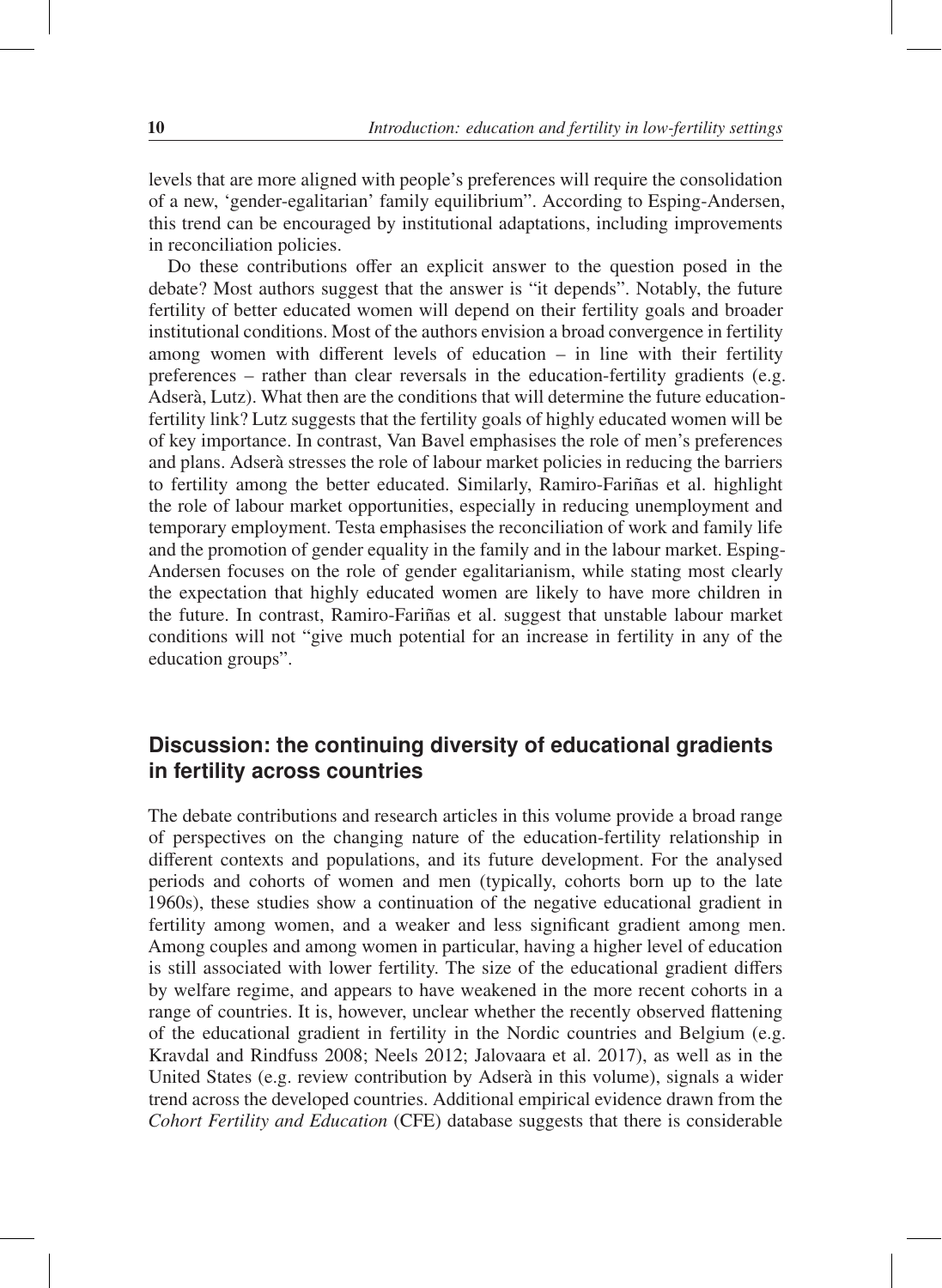cross-country variation among women born between 1940 and 1970, with women in some countries (e.g. Finland) experiencing a convergence across educational groups to a stable moderately low fertility level, and women in other countries (e.g. Korea) experiencing a convergence across educational groups to a very low fertility level. Moreover, women in a number of countries (e.g. Spain) seem to be following a "permanent difference model" in which different groups have similar relative fertility levels over time, while women in a few other countries (e.g. Serbia) are experiencing a widening of education-fertility differentials (see Figure 1).

Most of the contributors to this volume appear to be reluctant to offer any clear predictions of future trends. However, the authors seem to share the view that a series of interrelated factors will likely affect the ability of better educated women and men to realise their reproductive plans, and thus to have larger families. These factors include the greater stability of unions and marriages among higher educated women and men, the widening disparities in income and labour market prospects, the spread of gender-egalitarian attitudes and the actual shift towards a more equal division of childcare and household tasks among higher educated couples, and the expansion of work-family reconciliation policies. Some of these factors might reinforce each other: if highly educated women and men increasingly prefer to live with similarly highly educated partners, these "power couples" (Dribe and Stanfors 2010) might become even more advantaged than they are currently. While highly educated people are likely to have the wealth, career success, and social capital needed to realise their reproductive plans, less educated people are likely to face economic insecurity, a scarcity of jobs, unstable partnerships, and unstable family contexts at first birth that will make it harder for them to reach their fertility goals. It is possible that women and especially men in economically disadvantaged positions will increasingly "miss out" on their reproductive plans, and will have higher rates of childlessness than the other social groups. In addition, as discussed in the contributions by Adsera, Trimarchi and Van Bavel, and Peri- ` Rotem in this volume, depleted parental resources might affect the well-being of children, resulting in lifelong disadvantages for people born into these families.

The functioning of the labour market and gender equality are two context-specific factors that are repeatedly mentioned in the contributions. These two factors may also have the greatest impact on the future fertility of highly educated women, men, and couples; as well as on overall fertility trends. Considerations such as whether the person has a relatively secure job, a stable income, and sufficient socioeconomic resources are likely to be even more salient for fertility decisions in the future than they were in the past. Therefore, especially among young adults, factors such as unemployment, job instability, work flexibility, and career prospects may be expected to have large effects on the future educational gradient in fertility, as Adserà argues in her review. Gender inequalities in the division of childcare and household tasks still hinder the fertility decisions of many university educated women. Gender inequalities also persist in the labour market, where these differences may paradoxically support the fertility decisions of women and their partners. Women's and men's jobs continue to be segregated to a large degree. Even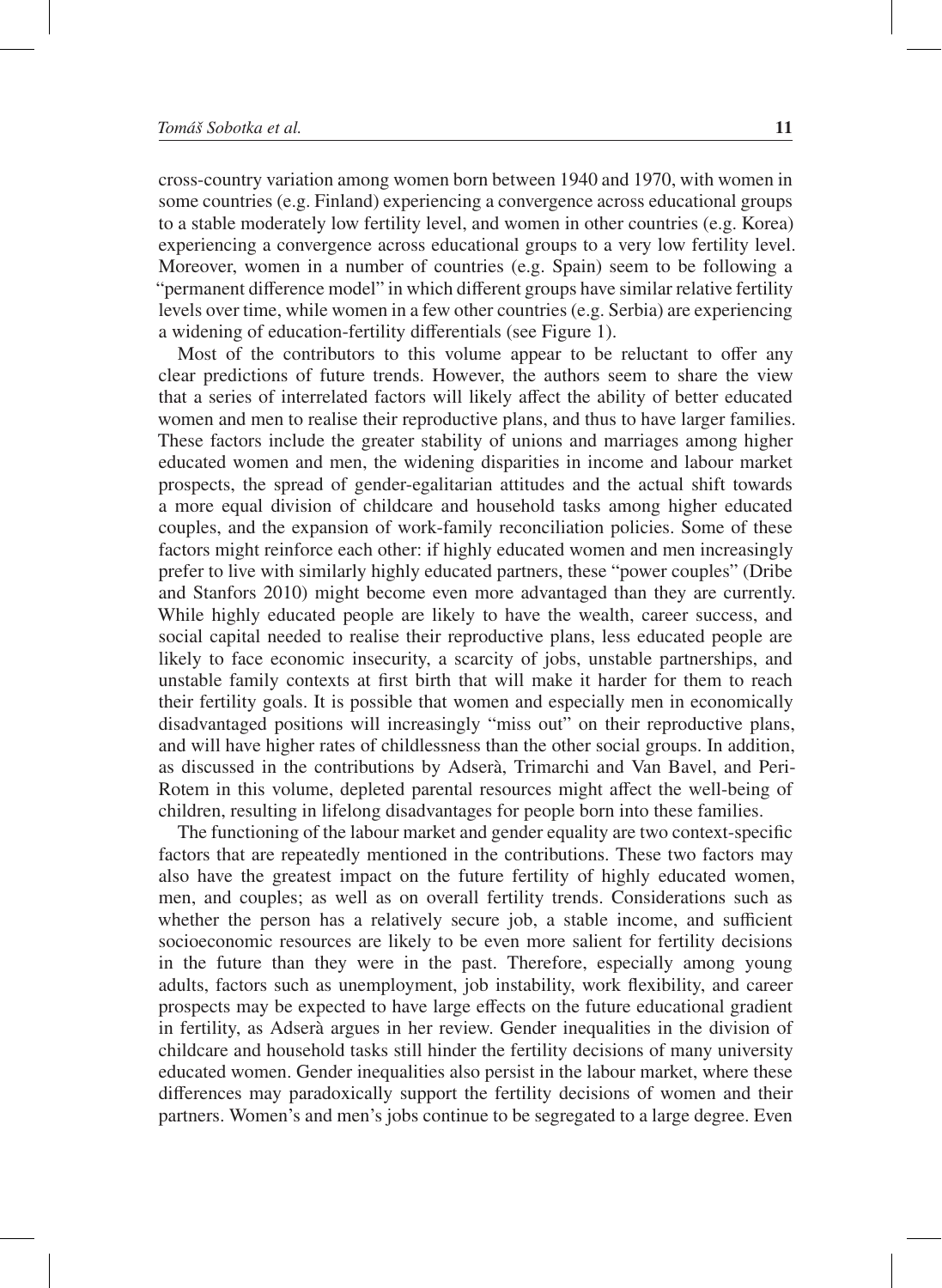

#### Figure 1: Educational differences in completed fertility among women born in 1940–1970

Notes: Educational categories are defined using standardised 1997 ISCED categories: Low: ISCED 0-2 (up to lower secondary and the second stage of basic education); Medium: ISCED 3 + 4 (upper secondary and short post-secondary education); High: ISCED 5 + 6 (tertiary education, university degree). For details on country-specific categories and educational systems, see the country documentation in the CFE database. Data for Finland and Spain pertain to native-born women only and exclude migrant women.

Sources: Data provided in the *Cohort Fertility and Education* (CFE) database (www.cfe-database.org), accessed on 18 December 2017. The original data are based on 2015 register data for Finland (provided by Statistics Finland), 2010 census data for South Korea (1% sample), 2011 census data for Spain, and 2011 census data for Serbia.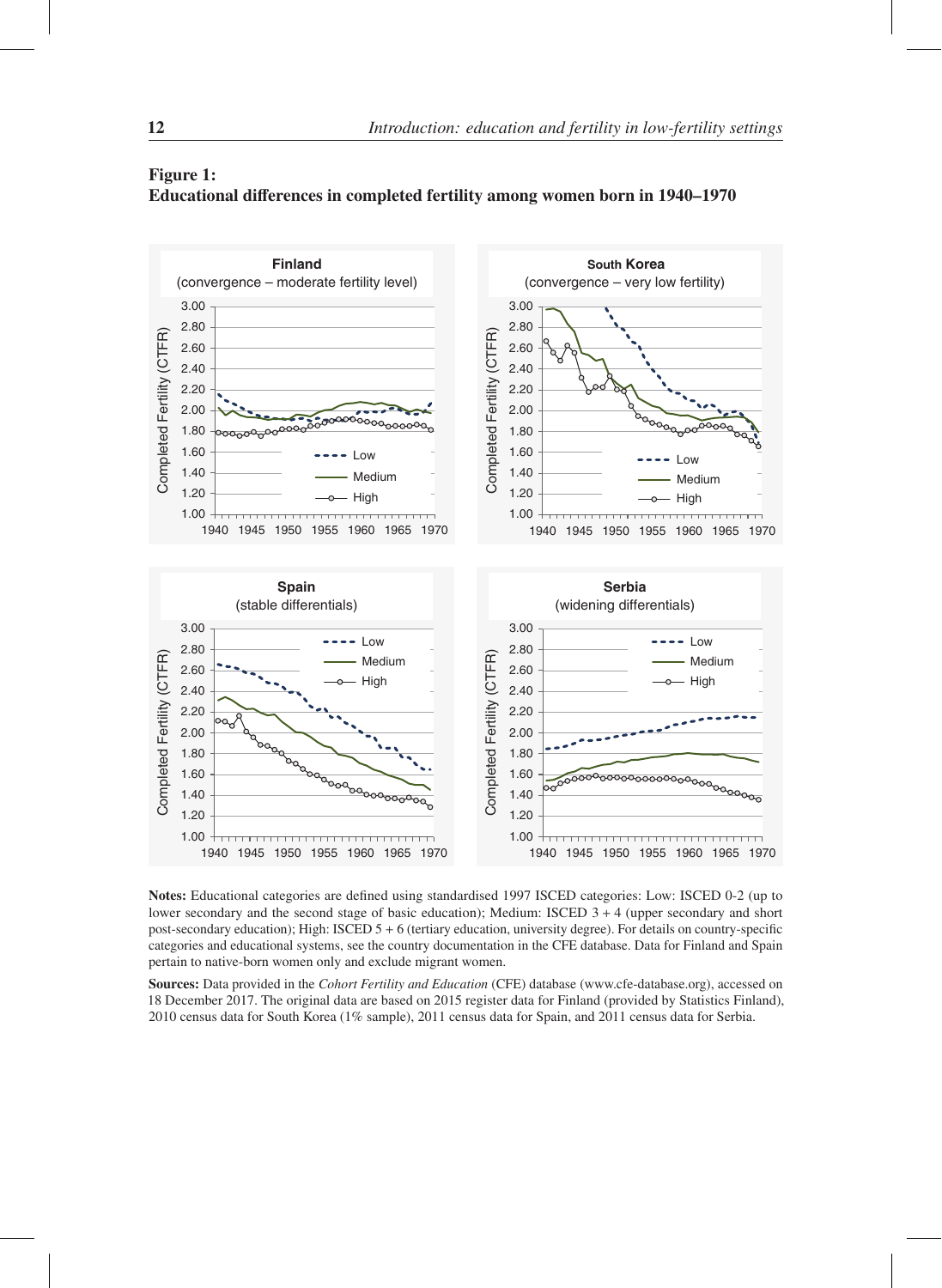in the highly egalitarian Nordic countries, women are overrepresented in health care, social work, education, and retail jobs that are more compatible with raising children (OECD 2017b).

Despite the vast literature on education and fertility, the discussions in this volume clearly show that many aspects of this relationship are not sufficiently covered. In conclusion, we provide a selected list of themes that should be explored in future research.

- *Focus on more detailed and more precisely defined educational categories.* Whereas in the past the majority of people had low levels of education, today in some countries the majority of the younger population have tertiary education. Thus, research would benefit from a wider application of a standardised framework that allows for a comparison of educational groups over time through, for example, the use of relative rather than absolute educational categories. A more refined system of categorisation is also needed to study the fertility of women and men at the top of the education distribution.
- *Spotlight on values and competing preferences.* As Lakomy's article in this volume shows, religiosity, values, and lifestyle preferences are important predictors of fertility behaviour. Future research should take these factors into account. In cross-sectional surveys individual's values and preferences are expressed at the time of survey, i.e. after the analysed life course event has taken place. As a result, this type of analysis may be biased by ex-post causal attribution (Hoem and Kreyenfeld 2006). The use of panel data can help researchers avoid these a posteriori adjustments, although attrition can introduce other types of biases.
- *Spotlight on men.* Much of the research in this volume has included the perspectives of men and of couples. Still, as Van Bavel points out in the debate section, more studies are needed to shed light on men's values and plans, and on their family history and fertility levels.
- *Research on subgroups and minorities.* Migrants and other population groups often face different constraints and opportunities than the majority population. Moreover, as they are socialised in a different context, they tend to have distinct values and preferences. As Dubuc's research in this volume shows, differences in the educational attainment levels of migrant groups may account for a substantial portion of their differences in completed fertility. Adsera` points out that migrants are likely to continue to influence fertility in the receiving countries, and that their selectivity in terms of their region of origin, skills, and educational levels will be important in determining the future course of their fertility, and whether it converges with the fertility of the majority population.
- *Life course perspective on partnership, family formation, and reproduction.* Highly educated women and men tend to start the family formation process later than their less educated counterparts. While this is partly because these individuals are older when they complete their education, they also tend to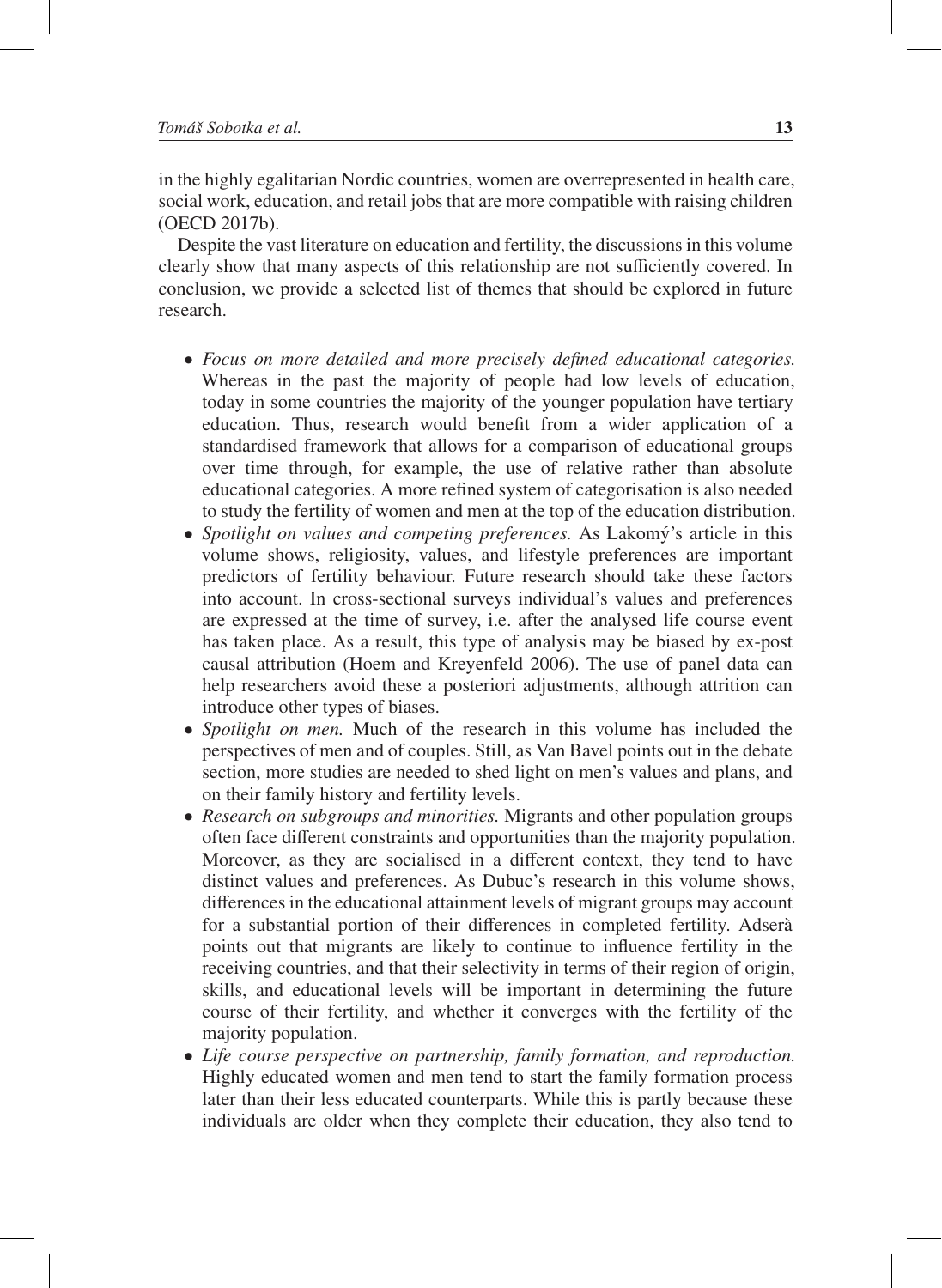wait a long time after their graduation before having a first child (e.g. Neels et al. 2017). Thus, highly educated women and couples face a high risk of infertility, which could in turn lead to involuntary childlessness or having a smaller family than intended (as is pointed out by Testa in the debate section). More studies on the intersection of life course trajectories, first birth timing, ultimate family size, and age-related infertility are needed to better understand the link between late family formation and ultimate fertility among the highly educated.

- *Joint e*ff*ects of education and family preferences.* Further exploration of the purposeful sequencing of births and educational outcomes in women's, men's, and couples' lives is called for; as is further investigation of the joint effect of preferences for both educational outcomes and family formation.
- *Future of work and digital technologies.* Finally, more research is needed on the likely implications of the rapidly changing nature of technology, employment, and labour relations for the fertility patterns of different education groups. Adserà's review article in this volume shows that these topics are also of key importance when considering the likely shift in educational gradients in fertility in the future.

#### **Acknowledgements**

Work by T. Sobotka and É. Beaujouan on this issue of the Vienna Yearbook of Population Research was partly funded by the European Research Council under the European Union's Seventh Framework Programme (FP7/2007-2013)/ERC Grant agreement No. 284238 (EURREP Project). Work by J. Van Bavel was partly supported by the European Research Council under the European Union's Seventh Framework Programme (FP/2007-2013)/ERC Grant Agreement no. 312290 (GENDERBALL Project). The authors thank Natalie Nitsche for her comments and suggestions on the earlier drafts of this text and Miriam Hils for thorough copy editing.

#### **References**

Becker, G. S. 1981. *Treatise on the Family*. Cambridge: Harvard University Press.

- Cleland, J. 2009. Education and future fertility trends, with special reference to midtransitional countries. *Completing the fertility transition, United Nations Population Bulletin*, Special Issue Nos. 48/49, 2002 (2009).
- Dribe, M. and M. Stanfors 2010. Family life in power couples. Continued childbearing and union stability among the educational elite in Sweden, 1991–2005. *Demographic Research* 23: 847–878.
- Esping-Andersen, G. and F. C. Billari 2015. Re-theorizing family demographics. *Population and Development Review* 41(1): 1–31.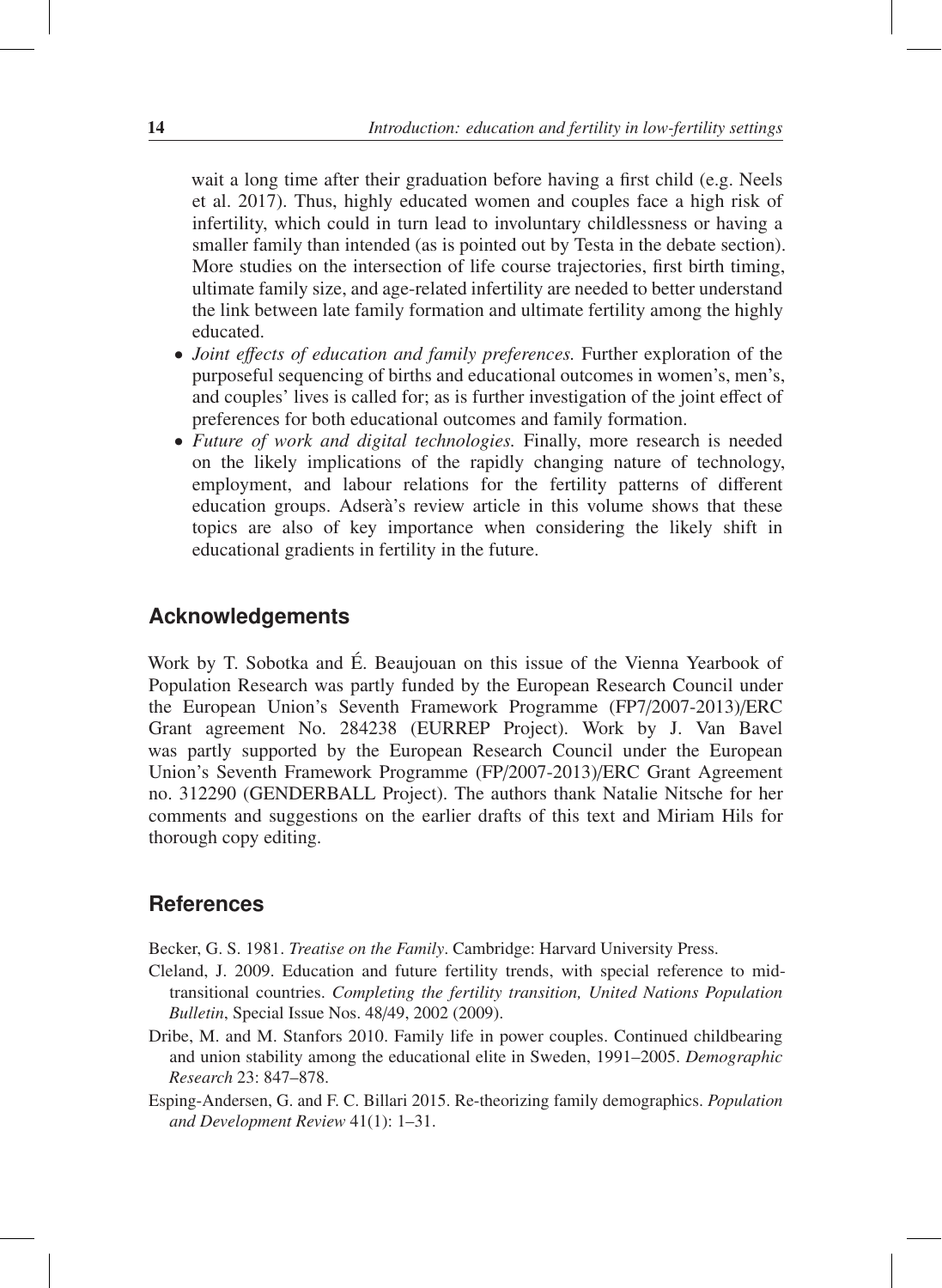- Goldscheider, F., E. Bernhardt and T. Lappegård 2015. The gender revolution: A framework for understanding changing family and demographic behavior. *Population and Development Review* 41(2): 207–239.
- Hoem, J. M. and M. Kreyenfeld 2006. Anticipatory analysis and its alternatives in life-course research: Part 1: Education and first childbearing. *Demographic Research* 15: 461–484.
- Jalovaara, M., G. Neyer, G. Andersson, J. Dahlberg, L. Dommermuth, P. Fallesen and T. Lappegård 2017. Education, gender, and cohort fertility in the Nordic countries. *Stockholm Research Reports in Demography* 2017: 6.
- James, K. S., V. Skirbekk and J. Van Bavel 2012. Education and the global fertility transition-Foreword. *Vienna Yearbook of Population Research* 2012(10): 1–8.
- Klesment, M. and J. Van Bavel 2017. The reversal of the gender gap in education, motherhood, and women as main earners in Europe. *European Sociological Review* 33(3): 465–481.
- Kravdal, Ø. and R. R. Rindfuss 2008. Changing relationships between education and fertility: a study of women and men born 1940 to 1964. *American Sociological Review* 73: 854–873.
- Kreyenfeld, M. 2002. Time-squeeze, partner effect or self-selection? An investigation into the positive effect of women's education on second birth risks in West Germany. *Demographic Research* 7(2): 15–48.
- Martín-García, T. 2008. A reassessment of the role of women's education in existing fertility research. *Genus* 64(1-2): 131–157.
- McLanahan, S. and C. Percheski 2008. Family structure and the reproduction of inequalities. *Annual Review of Sociology* 34: 257–276.
- Mills, M. and H. P. Blossfeld 2013. The Second Demographic Transition meets globalization: A comprehensive theory to understand changes in family formation in an era of rising uncertainty. Chapter 1 in *Negotiating the life course. Stability and change in life pathways*, ed. A. Evans and J. Baxter, 9–33. Springer: Netherlands.
- Mills, M., R. R. Rindfuss, P. McDonald and E. te Velde 2011. Why do people postpone parenthood? Reasons and social policy incentives. *Human Reproduction Update* 17(6): 848–860.
- Neels, K., M. Murphy, M. Ní Bhrolcháin and É. Beaujouan 2017. Rising educational participation and the trend to later childbearing. *Population and Development Review* 43(4): 667–93.
- Ní Bhrolcháin, M. and É. Beaujouan 2012. Fertility postponement is largely due to rising educational enrolment. *Population Studies* 66(3): 311–327.
- Nisen, J. 2016. Education and fertility: A study on patterns and mechanisms among men and ´ women in Finland. Doctoral Thesis. University of Helsinki. *Publications of the Faculty of Social Sciences* 31-2016.
- OECD. 2014. *Society at a Glance 2014. The crisis and its aftermath*. OECD Publishing. Available at http://www.oecd.org/els/societyataglance.htm.
- OECD. 2016. *Society at a Glance 2016. A spotlight on youth*. Paris: OECD Publishing. Available at OECD Publishing, Paris. DOI: 10.1787/9789264261488-en.
- OECD. 2017a. Education attainment statistics. OECD online library, data accessed 13 December 2017; DOI: 10.1787/025421e5-en.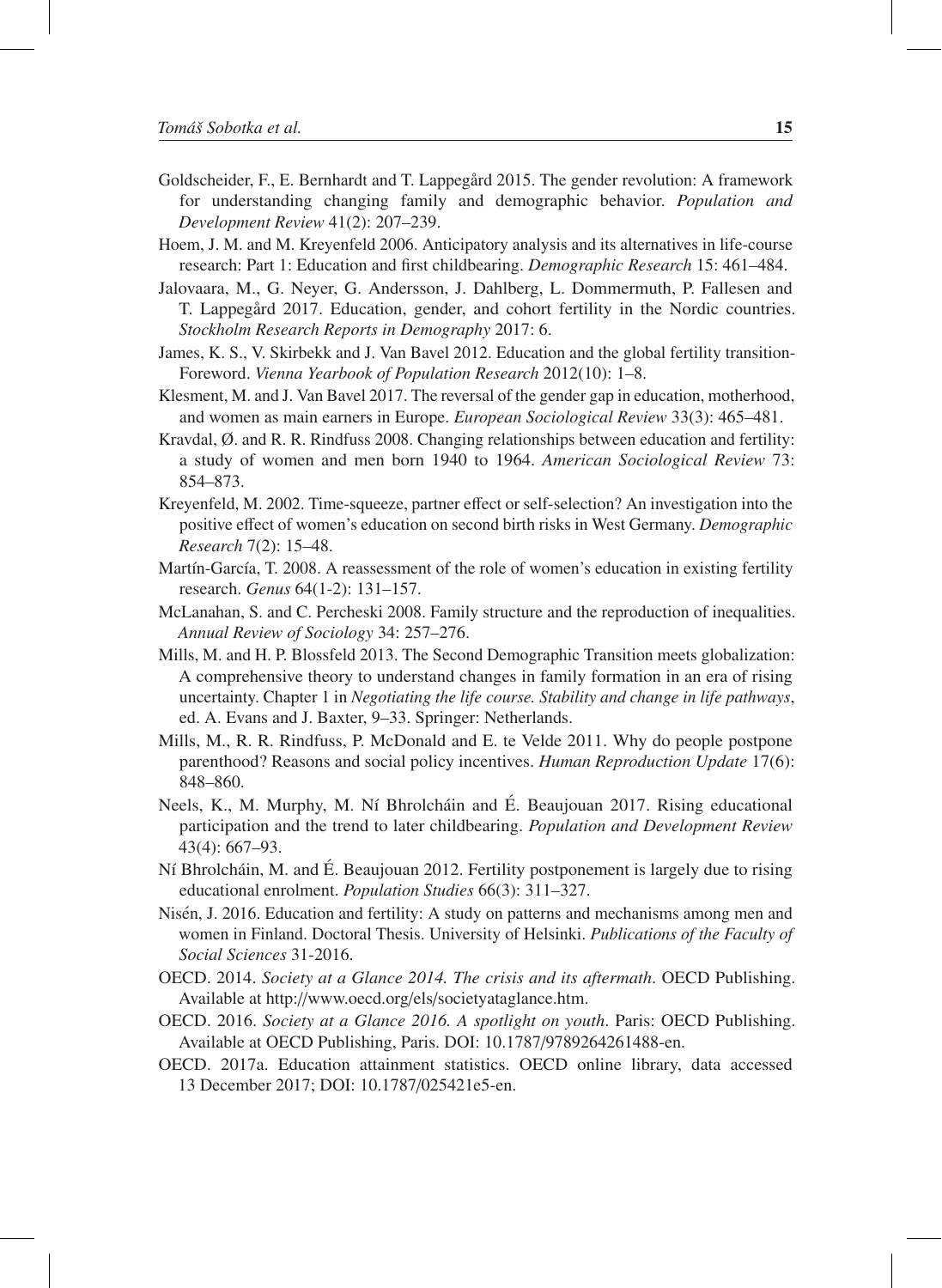- OECD. 2017b. *The pursuit of gender equality: An uphill battle*. Paris: OECD Publishing. DOI: 10.1787/9789264281318-en.
- Perelli-Harris, B. and M. Lyons-Amos 2016. Partnership patterns in the United States and across Europe: The role of education and country context. *Social Forces* 95(1): 251–282.
- Piketty, T. and G. Zucman 2014. Capital is back: Wealth-income ratios in rich countries 1700–2010. *The Quarterly Journal of Economics* 129(3): 1255–1310.
- Stange, K. 2011. A longitudinal analysis of the relationship between fertility timing and schooling. *Demography* 48(3): 931–956.
- Van Bavel, J. 2012. The reversal of gender inequality in education, union formation and fertility in Europe. *Vienna Yearbook of Population Research* 2012(10): 127–154.
- Van Bavel, J. and M. Klesment 2017. Educational pairings, motherhood, and women's relative earnings in Europe. *Demography* 54(6): 2331–2349.
- Webbink, D., N. G. Martin and P. M. Visscher 2011. Does teenage childbearing reduce investment in human capital? *Journal of Population Economics* 24(2): 701–730.